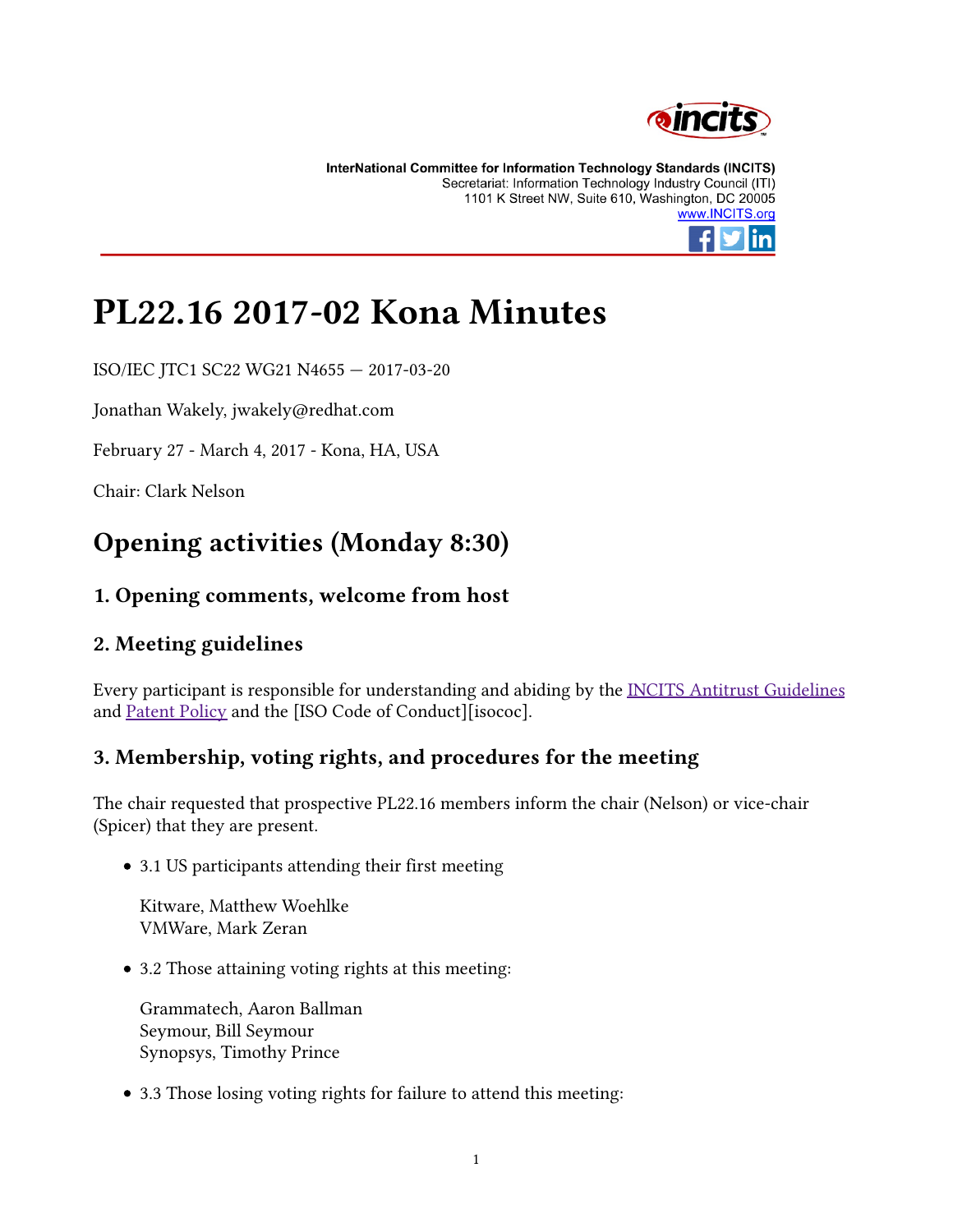(None)

3.4 Those who are now in jeopardy to lose voting rights for failure to attend this meeting. Must attend the next meeting:

(None)

3.5 US Participants who have attended past meetings and are not members of INCITS / PL22.16.

Linden Lab, Nat Goodspeed (Attended in Nov 2016) Blizzard, James Touton (Attended in Jun 2016 and Nov 2016) Bob Taco Industries, Michael McLaughlin (Attended in Jun 2016 and Nov 2016) Roundhouse Consulting, Pete Becker (Attended in Nov 2016)

#### 4. Agenda review and approval

Agenda is in a revision of N4632, posted on the wiki.

Clow moved to adopt the agenda, Wakely seconded.

Approved by unanimous consent.

#### 5. Approval of the minutes of the previous meetings

| Meeting                                              | <b>Minutes</b> |  |  |
|------------------------------------------------------|----------------|--|--|
| WG21 Issaquah                                        | N4623          |  |  |
| PL22.16 Issaquah                                     | N4634          |  |  |
| PL22.16 ballot comment resolution telecon 2017-00008 |                |  |  |
| WG21 pre-Kona administrative telecon                 | N4645          |  |  |

Spicer moved to accept the PL22.16 Issaquah minutes, Voutilainen seconded. Approved by unanimous consent.

Spicer moved to accept the PL22.16 telecon minutes, Voutilainen seconded. Approved by unanimous consent.

### Monday Afternoon - Friday Afternoon: WG21 sessions

The WG and SG chairs must arrange for any proposals to be written up in the form of a motion, and made available by 2:30 Friday.

### Review of the meeting (Friday 2:00)

WG and SG status and progress reports. Presentation and discussion of proposals to be considered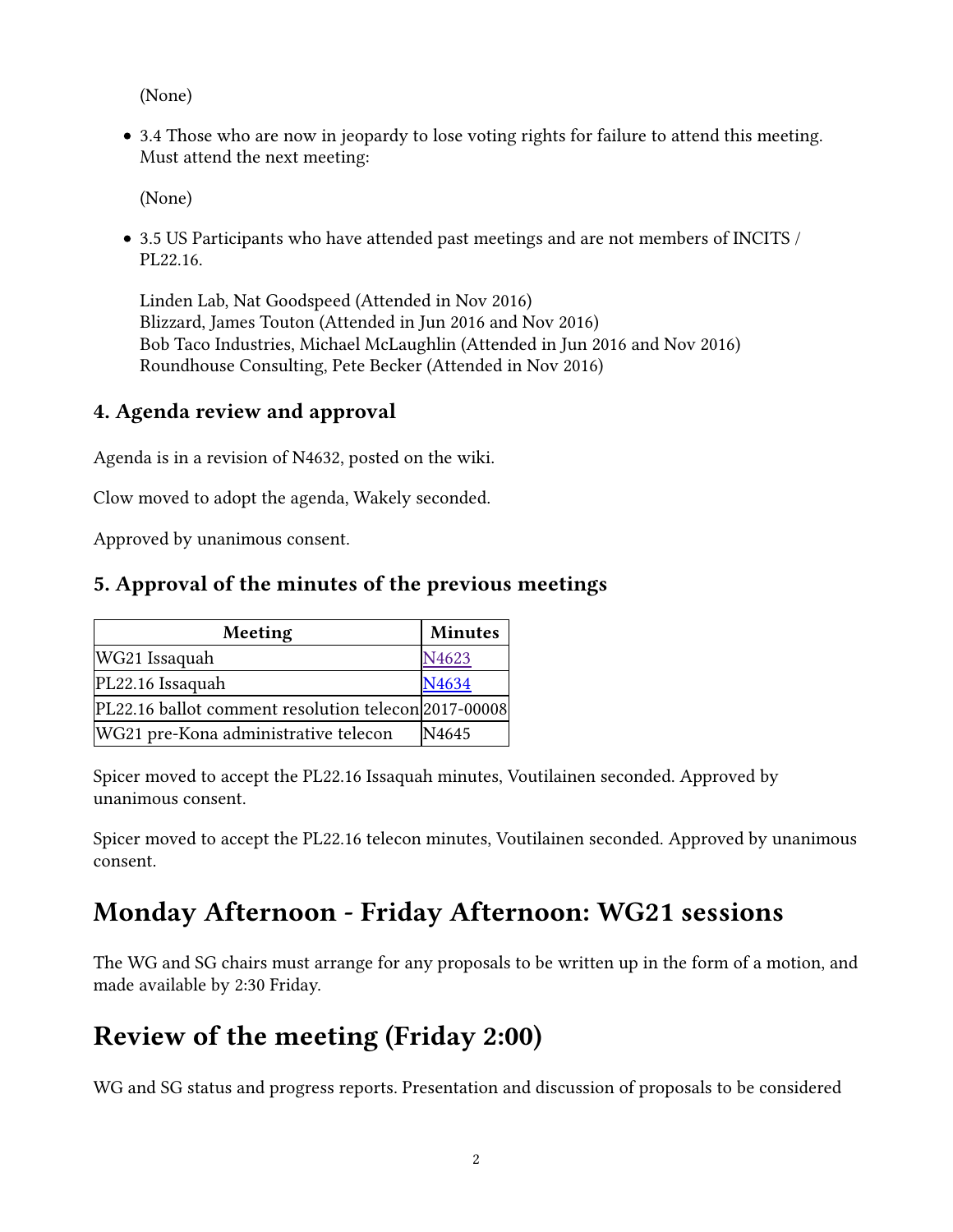for consensus adoption by full WG21.

### WG and SG sessions continue (Saturday 8:00)

### Closing activities (Saturday 1:00)

#### PL22.16 motions, if any

None.

### Plans for the future

#### Next and following meetings

- 2017-07-10/15: Toronto, ON, CA (N4636)
- 2017-11-06/11: Albuquerque, NM, US (N4633)

Other meetings not finalized.

### Mailings

- 2017-03-20: Post-Kona
- 2017-06-19: Pre-Toronto

Deadline for papers is 14:00 UTC.

## Adjournment

Clow moved to adjourn, Carruth seconded. Approved unanimously.

### Attendance

The column "P/A" designates PL22.16 Primary, Alternate or Emeritus status.

The column "PL22.16" indicates organizations eligible to vote by "V", and advisory membership by "A".

#### PL22.16 members

| Company / Organization | <b>NB</b> Representative | $P/A$ PL22.16 |
|------------------------|--------------------------|---------------|
| Apple                  | Duncan Exon Smith        |               |
| Argonne National Lab   | Hal Finkel               |               |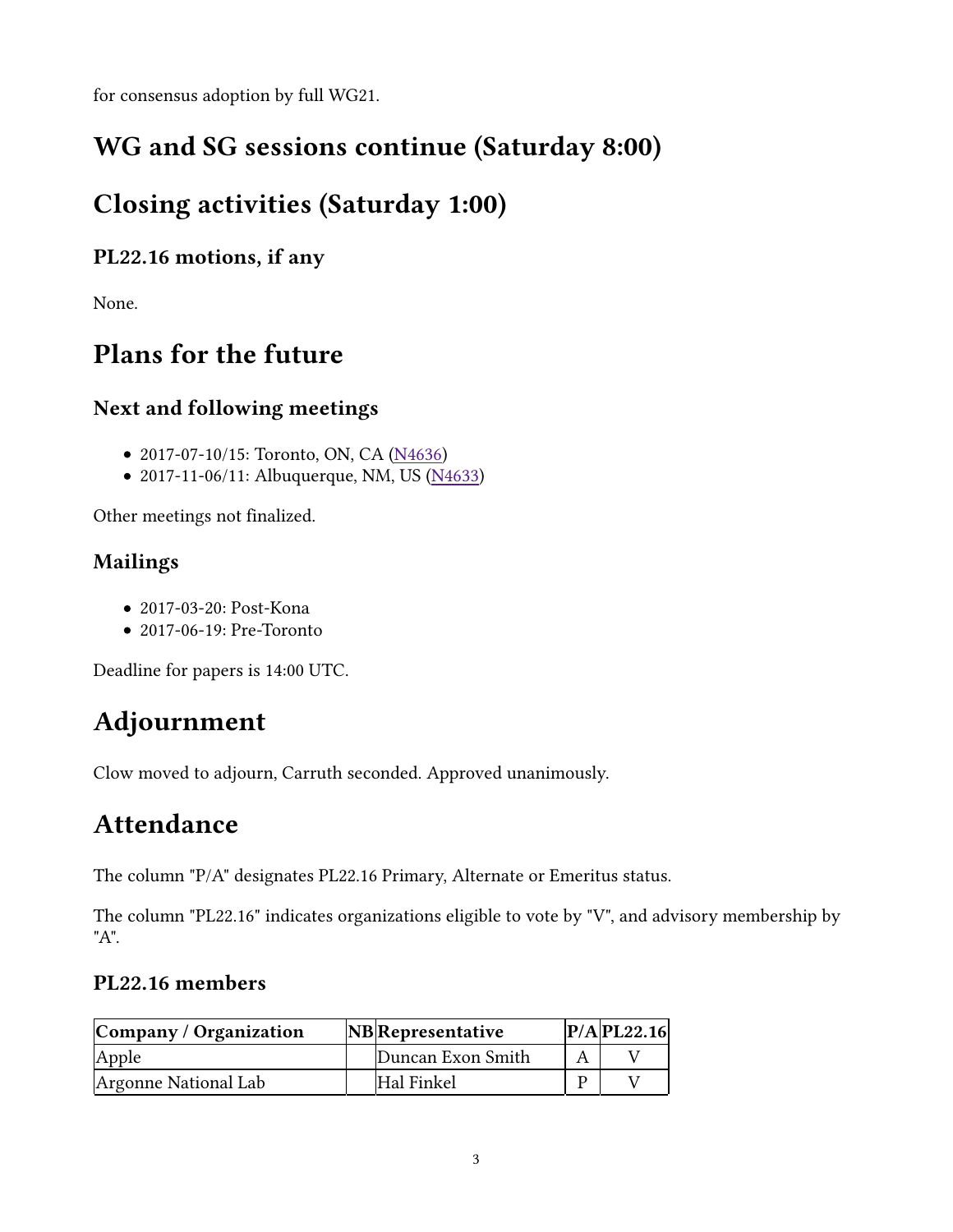| Company / Organization     | <b>NB</b> Representative |                               |              | $P/A$ PL22.16 |
|----------------------------|--------------------------|-------------------------------|--------------|---------------|
| Bloomberg                  |                          | John Lakos                    |              | V             |
| Bloomberg                  |                          | UK Alisdair Meredith          | A            |               |
| Bloomberg                  |                          | UK Dietmar Kühl               | A            |               |
| Bloomberg                  |                          | David Sankel                  | Α            |               |
| Bloomberg                  |                          | <b>Alexander Beels</b>        |              |               |
| <b>Brown</b>               |                          | Walter E. Brown               | E            |               |
| Cisco Systems              |                          | Lars Gullik Bjønnes           | ${\bf P}$    | V             |
| Dinkumware                 |                          | P.J. Plauger                  | $\mathbf{P}$ | V             |
| Dinkumware                 |                          | Tana Plauger                  | A            |               |
| Edison Design Group        |                          | John H. Spicer                | ${\bf P}$    | V             |
| <b>Edison Design Group</b> |                          | Daveed Vandevoorde            | A            |               |
| <b>Edison Design Group</b> |                          | Jens Maurer                   | A            |               |
| <b>Edison Design Group</b> |                          | William M. Miller             | A            |               |
| Embarcadero Technologies   |                          | David Millington              | A            | V             |
| Facebook                   |                          | Louis Brandy                  | ${\bf P}$    | V             |
| Facebook                   |                          | Eric Niebler                  | A            |               |
| Facebook                   |                          | Lee Howes                     | A            |               |
| Facebook                   |                          | Maged Michael                 | A            |               |
| FlightSafety International |                          | <b>Billy Baker</b>            | $\mathbf{P}$ | V             |
| Google                     |                          | Chandler Carruth              | A            | V             |
| Google                     |                          | Geoffrey Romer                | A            |               |
| Google                     |                          | Hans Boehm                    | A            |               |
| Google                     |                          | <b>James Dennett</b>          | A            |               |
| Google                     |                          | NL JC van Winkel              |              |               |
| Google                     |                          | Jeffrey Yasskin               | A            |               |
| Google                     |                          | UK Richard Smith              | A            |               |
| Google                     |                          | Thomas Koeppe                 |              |               |
| Google                     |                          | <b>Titus Winters</b>          | Α            |               |
| Google                     |                          | Tim Shen                      |              |               |
| Google                     |                          | <b>Andrew Hunter</b>          |              |               |
| GrammaTech Inc,            |                          | Aaron Ballman                 | $\mathbf{P}$ |               |
| GreenWireSoft              |                          | Juan Alday                    |              | V             |
| <b>IBM</b>                 |                          | Paul E. McKenney<br>${\bf P}$ |              | V             |
| <b>IBM</b>                 |                          | CAHubert Tong<br>A            |              |               |
| <b>IBM</b>                 |                          | CAShuo Feng Liu               |              |               |
| Intel                      |                          | Clark Nelson<br>${\bf P}$     |              | V             |
| Intel                      |                          | Pablo Halpern                 | A            |               |
| Intel                      |                          | Robert Geva<br>A              |              |               |
| Intel                      |                          | Erich Keane                   |              |               |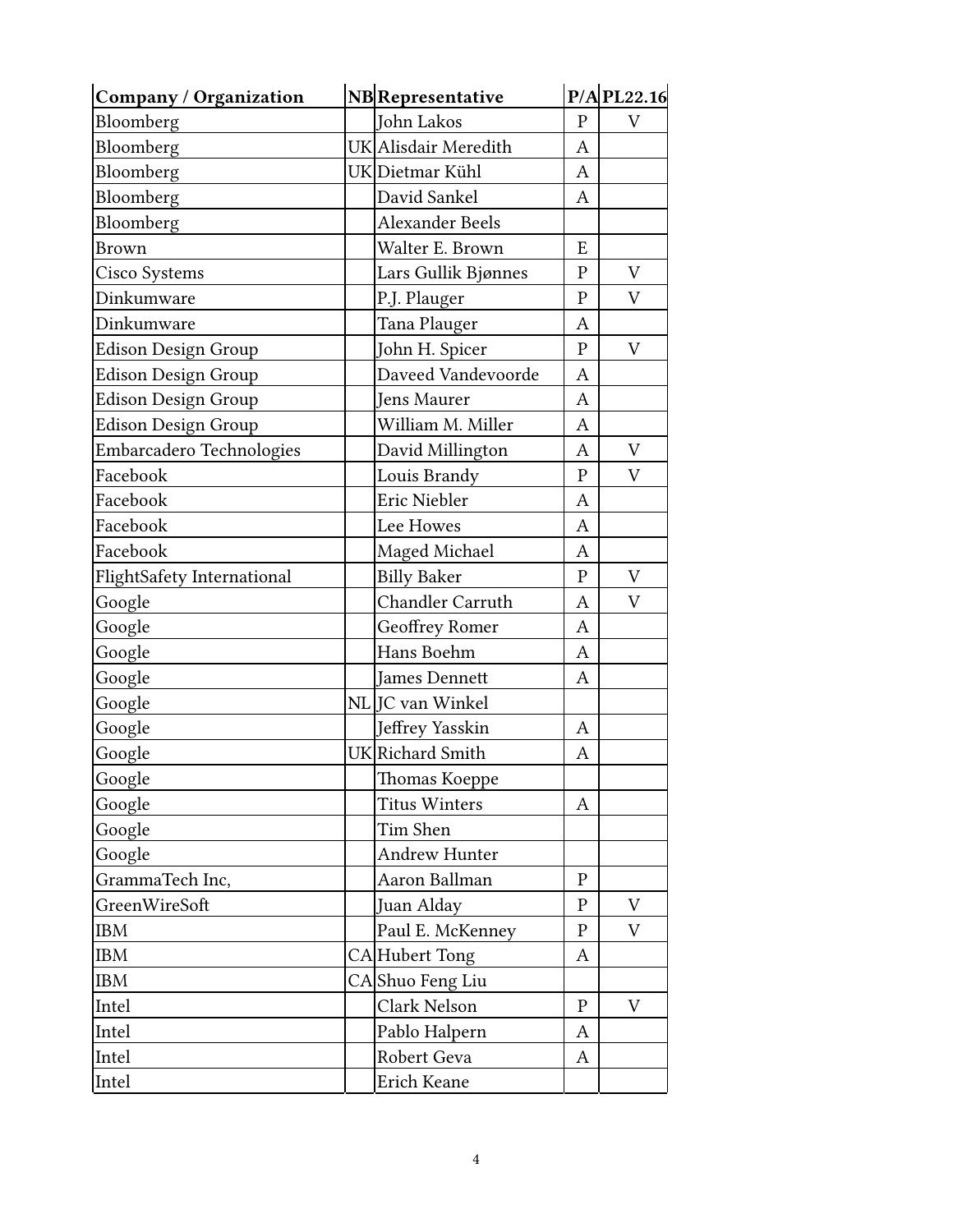| <b>Company / Organization</b>  | <b>NB</b> Representative |                                   |                   | $P/A$ PL22.16 |
|--------------------------------|--------------------------|-----------------------------------|-------------------|---------------|
| <b>KCG Holdings</b>            |                          | <b>Robert Douglas</b>             |                   | V             |
| Lawrence Berkeley              |                          | Bryce Adelstein-Lelbach           |                   | $\mathbf V$   |
| Lawrence Livermore             |                          | <b>James Frederick Reus</b>       |                   | V             |
| Los Alamos National Laboratory |                          | S. Davis Herring                  |                   | V             |
| <b>LTK Engineering</b>         |                          | Alan Talbot                       | $\mathbf{P}$      | V             |
| Microsoft                      |                          | <b>Jonathan Caves</b>             | $\mathbf{P}$      | V             |
| Microsoft                      |                          | Gabriel Dos Reis                  | A                 |               |
| Microsoft                      |                          | Herb Sutter                       | A                 |               |
| Microsoft                      |                          | Stephan T. Lavavej                | A                 |               |
| Microsoft                      |                          | Gor Nishanov                      | A                 |               |
| Microsoft                      |                          | Andrew Pardoe                     | A                 |               |
| Microsoft                      |                          | Neil Macintosh                    | A                 |               |
| Microsoft                      |                          | Casey Carter                      | A                 |               |
| MongoDB                        |                          | <b>Adam Martin</b>                | $\mathbf{P}$      | V             |
| MongoDB                        |                          | Nathan Myers                      | A                 |               |
| Morgan Stanley                 |                          | <b>Bjarne Stroustrup</b>          | $\mathbf{P}$      | V             |
| <b>NVidia</b>                  |                          | Jared Hoberock                    | A                 | V             |
| NVidia                         |                          | Michael Garland                   | A                 |               |
| NVidia                         |                          | <b>Olivier Giroux</b>             | A                 |               |
| NVidia                         |                          | <b>Boris Fomitchev</b>            |                   |               |
| NVidia                         |                          | Sergie Nikolaev                   |                   |               |
| NVidia                         |                          | Zach Laine                        |                   |               |
| Oracle                         |                          | Fedor Sergeev                     | A                 | V             |
| Perennial                      |                          | <b>Barry Hedquist</b>             | $\mathbf{P}$      | V             |
| Perennial                      |                          | Lawrence Crowl                    | A                 |               |
| Plum Hall                      |                          | <b>Thomas Plum</b>                | ${\bf P}$         | V             |
| Plum Hall                      | FI                       | Ville Voutilainen                 | A                 |               |
| Programming Research Group     |                          | <b>Christof Meerwald</b>          | Α                 | V             |
| Qualcomm                       |                          | Marshall Clow                     | $\mathbf P$       | V             |
| Red Hat                        |                          | Jason Merrill                     | $\mathbf P$       | V             |
| Red Hat                        |                          | UK Jonathan Wakely                | Α                 |               |
| Red Hat                        |                          | <b>Torvald Riegel</b>             | A                 |               |
| Ripple Labs                    |                          | Howard E. Hinnant<br>$\mathbf{P}$ |                   | V             |
| Ripple Labs                    |                          | Scott Schurr<br>A                 |                   |               |
| Sandia National Labs           |                          | Carter Edwards                    | $\mathbf{P}$<br>V |               |
| Sandia National Labs           |                          | David Hollman                     |                   |               |
| Schonfeld Tools LLC            |                          | <b>Wesley Maness</b>              | $\mathbf P$       | $\mathbf{P}$  |
| Seymour                        |                          | <b>Bill Seymour</b>               | $\mathbf{P}$      | V             |
| Sony Computer Entertainment    |                          | Michael Spencer                   | A                 | V             |